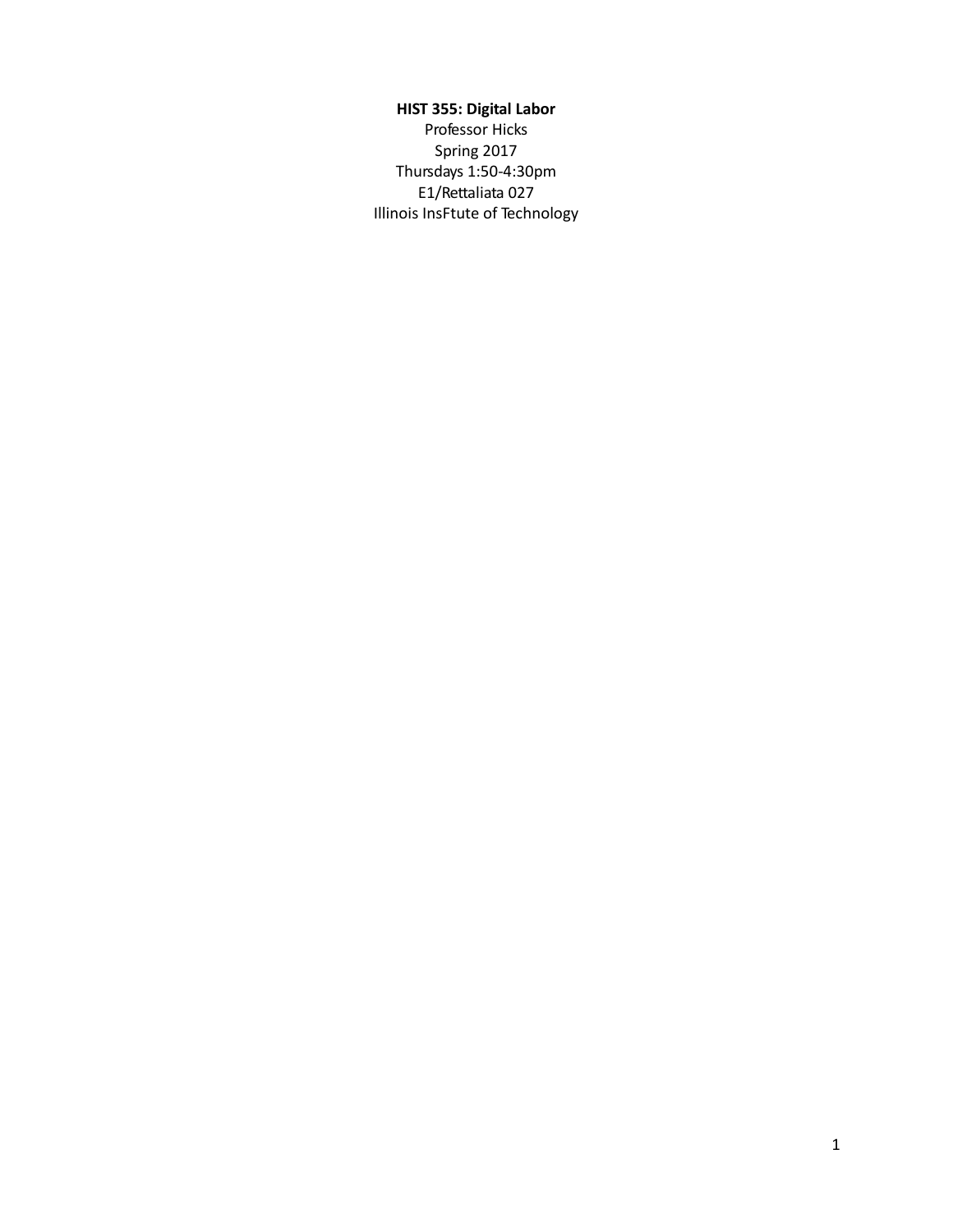#### **Course Description:**

What is digital labor? Since the mid-twentieth century, labor forces have radically changed in relation to new digital, electronic computing technologies. Perhaps the clearest example of this change is the evolution of computer programming as a respected and highly paid profession. But those who work directly with computers are not the only ones affected. As computerized systems have steadily reorganized many aspects of society and the economy, the idea of what counts as labor has changed.

This course introduces you to historical and contemporary issues in the history of technology to explore how national and global workforces are shaped by computing. We will look at everything from electronic codebreaking during World War II to present-day struggles over net neutrality. We will also look at the "hidden labor" behind our digital technologies, from hardware's origins in African mines and Chinese factories, to the strenuous manual and psychological labor hidden in the back end of many ubiquitous online services. Throughout, we will discover how seemingly unrelated changes share a common history.

**Readings** must be completed for the day that they are listed. There may be unannounced reading quizzes to ensure that everyone is keeping up. Readings will be on reserve on our Blackboard site, or linked from the syllabus. Note: Due to the nature of the topic, this course is reading intensive. If you are not prepared to do a significant amount of reading, you may wish to choose a different course.

#### **Your grade in this course will be comprised of:**

Class participation and attendance, including quizzes and in-class exercises: 25% Small Projects & Short Papers: 25% Midterm: 25% Final Project 25%

**Resources** that you will be expected to use in this class include the databases linked from Galvin Library's History Research Guide: [http://guides.library.iit.edu/content.php?pid=114040&sid=986140.](http://guides.library.iit.edu/content.php?pid=114040&sid=986140) Contact Nichole Novak [\(nnovak2@iit.edu\)](mailto:nnovak2@iit.edu), the humanities librarian, for further help with these resources.

You can get help with improving your writing at the **Humanities Department Writing Center** located in Siegel 232-233. I highly recommend this resource to everyone in the class, regardless of whether or not English is your first language: [http://www.iit.edu/csl/hum/resources/writing\\_center.shtml](http://www.iit.edu/csl/hum/resources/writing_center.shtml)

**Reasonable accommodations will be made for students with verified disabilities**. In order to access these resources or get special provisions in class you must register with the Disability Service Office [\(312](tel:312%20567.5744)  [567.5744](tel:312%20567.5744) o[r disabilities@iit.edu\)](mailto:disabilities@iit.edu) at the **beginning of the semester** and you must **speak with me at the beginning of the semester** as well so we can plan for the needed accommodations.

**Cheating, plagiarism, and academic dishonesty** are serious offenses and will not be tolerated. They will result in a failing grade on the assignment and possibly in the course (at my discretion) and the University will levy sanctions as well. If you are in doubt about what constitutes plagiarism or academic dishonesty, reread the code of student conduct and the sections on academic honesty in the student handbook: [http://www.iit.edu/student\\_affairs/handbook/pdfs/handbook\\_fy13.pdf](http://www.iit.edu/student_affairs/handbook/pdfs/handbook_fy13.pdf) (page 27). If you are still confused, speak with me **before** you pass in an assignment. Remember that it is *never* appropriate to use someone's ideas or words without giving them credit, and that copying text from sources or peers—in addition to being plagiarism and cheating--short-circuits the learning process and is the exact opposite of what I want to see.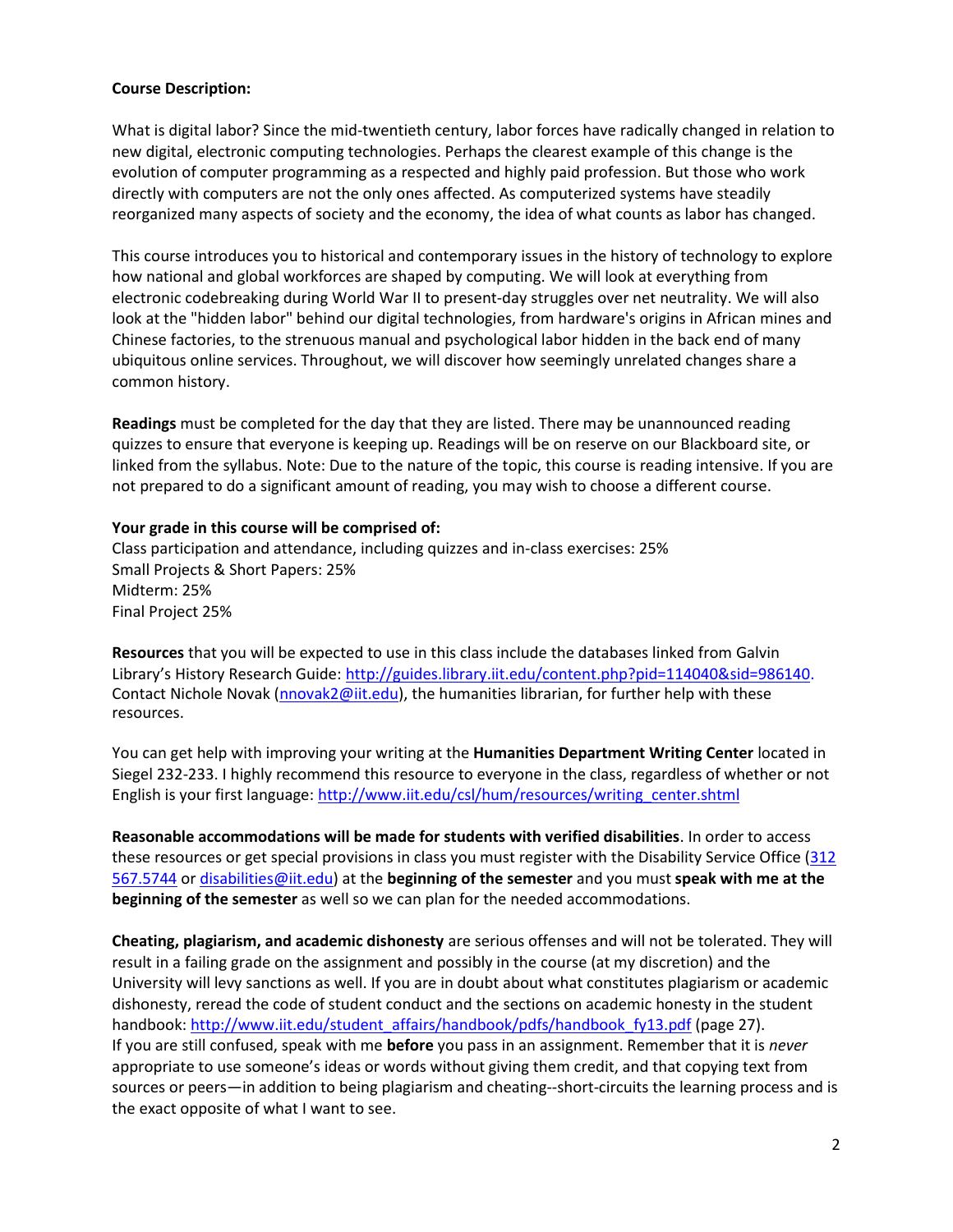# **Class Schedule:**

#### **Jan 12 Class 1: What is Digital Labor?**

Read in class:

"Do you know what a 'Pip squeak' was?" from BT.com (British Telecom)

[http://home.bt.com/news/bt-life/history-of-bt/do-you-know-what-a-pip-squeak-was-](http://home.bt.com/news/bt-life/history-of-bt/do-you-know-what-a-pip-squeak-was-11363997864072#.VdG6Yp5kZ30.twitter)[11363997864072#.VdG6Yp5kZ30.twitter](http://home.bt.com/news/bt-life/history-of-bt/do-you-know-what-a-pip-squeak-was-11363997864072#.VdG6Yp5kZ30.twitter)

"Utah Considers Cutting Off Water to the NSA's Monster Data Center" in *Wired*, November 2014 <http://www.wired.com/2014/11/utah-considers-cutting-water-nsas-monster-data-center/>

(resources/infrastructure machines take up)

"I've left Twitter. It is unusable for anyone but trolls, robots and dictators" in *The Guardian*, December 2017[. https://www.theguardian.com/commentisfree/2017/jan/03/ive-left-twitter-unusable-anyone](https://www.theguardian.com/commentisfree/2017/jan/03/ive-left-twitter-unusable-anyone-but-trolls-robots-dictators-lindy-west)[but-trolls-robots-dictators-lindy-west](https://www.theguardian.com/commentisfree/2017/jan/03/ive-left-twitter-unusable-anyone-but-trolls-robots-dictators-lindy-west)

# **Jan 19**

# **Class 2: Theories of Labor and Technology**

Readings:

U. Huws, "Labor in the Global Digital Economy," Chapter 1

B. Latour, "Where are the Missing Masses"

N. Balabanian, "On The Presumed Neutrality of Technology"

Article Exercise: Using insights from the three articles you've read for today, find one current news article (from within the past 3 years) that relates in some way to an idea from the readings that you'd like to discuss in class on Jan. 26. Write a short essay (no more than 500 words) explaining the link between your article and one of the articles above. Discuss how your news article illustrates or builds on one of the points made by Huws, Latour, or Balabanian. (Due at the beginning of class, Jan. 26<sup>th</sup>)

# **Jan 26**

# **Class 3: The Work Machines Can Do For Us**

Watch Clip from *Moon* in Class

Readings:

S. Turkle, Chapter 6 from *Alone Together*

"Will The Internet of Things Result in Predictable People (Reverse Turing Test)," *The Guardian*, August 2015

<http://www.theguardian.com/technology/2015/aug/10/internet-of-things-predictable-people> See Turing's original 1950 paper, in which he lays out the Turing Test, here: <http://phil415.pbworks.com/f/TuringComputing.pdf>

ACLU Stop and Frisk App:

<https://www.aclu.org/blog/stop-and-frisk-watch-keep-tabs-nypd-your-smart-phone> <https://www.aclu.org/issues/racial-justice/race-and-criminal-justice/racial-profiling> <http://www.nyclu.org/content/nyclu-campaign>

"Hackers Remotely Kill a Jeep on the Highway—With Me in It," *Wired* July 2015: <http://www.wired.com/2015/07/hackers-remotely-kill-jeep-highway/>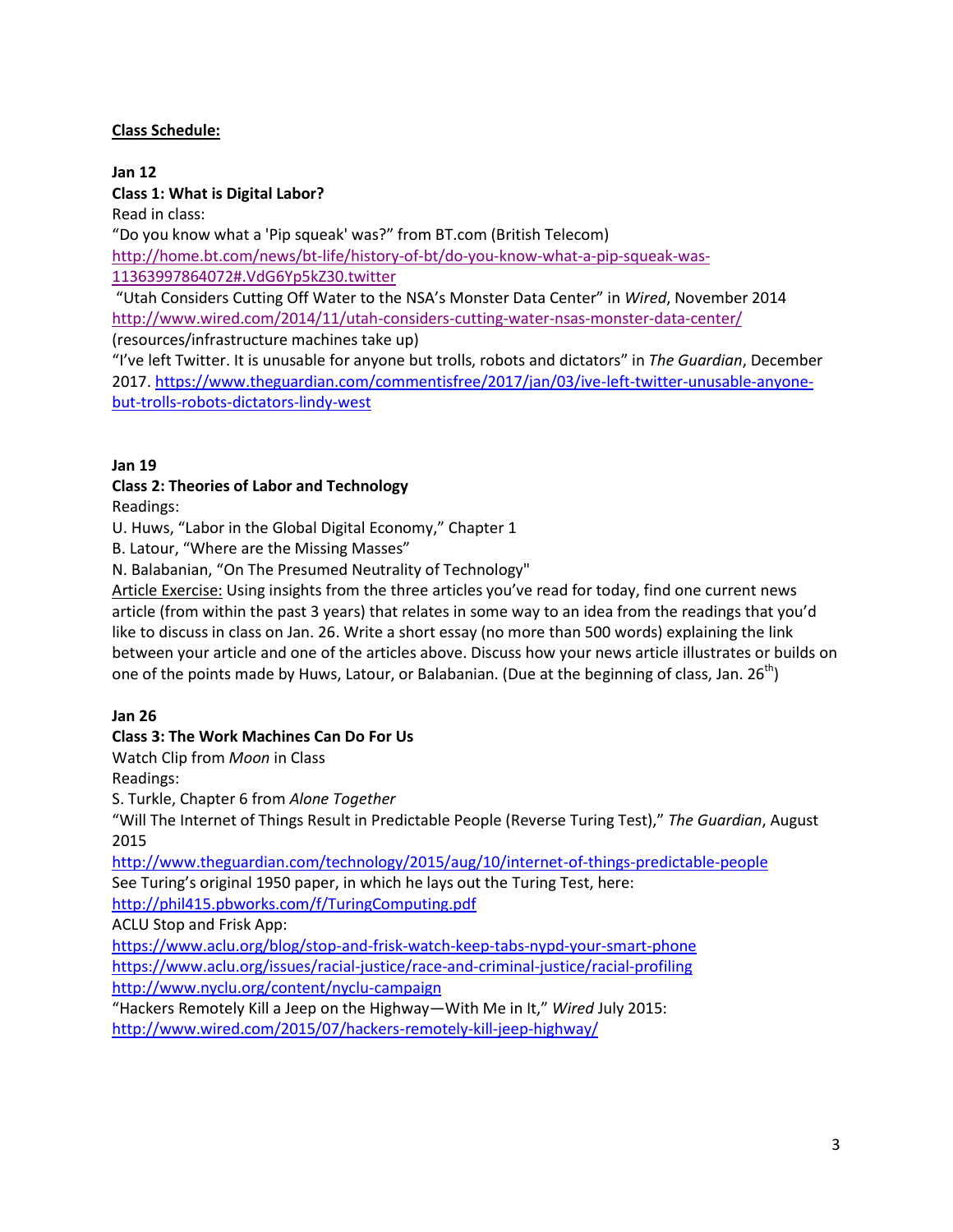# **Feb 2**

## **Class 4: The Work We Do for Machines**

Guest Lecture, Sarah Roberts (University of Western Ontario) Readings:

Adrian Chen, "The Internet's Invisible Sin-Eaters," *The Awl* October 2014

Interview:<http://www.theawl.com/2014/10/the-internets-invisible-sin-eaters>

S. Roberts, "Commercial Content Moderation: Digital Laborers' Dirty Work," in *The Intersectional Internet: Race, Sex, Class and Culture Online*.

"How Crowdworkers Became the Ghosts in the Digital Machine" in *The Nation*

[www.thenation.com/article/how-crowdworkers-became-ghosts-digital-machine](http://www.thenation.com/article/how-crowdworkers-became-ghosts-digital-machine/)

*New York Times* "Inside Amazon," August 2015

[http://mobile.nytimes.com/2015/08/16/technology/inside-amazon-wrestling-big-ideas-in-a-bruising-](http://mobile.nytimes.com/2015/08/16/technology/inside-amazon-wrestling-big-ideas-in-a-bruising-workplace.html?_r=0&referrer)

workplace.html? r=0&referrer=

*Mother Jones*, "I Was a Warehouse Wage Slave," April 2012

<http://www.motherjones.com/politics/2012/02/mac-mcclelland-free-online-shipping-warehouses-labor>

#### **Feb 9**

**Class 5: When Culture Collides with Computing: The Inequities in Algorithms** Readings:

Matthew Kay, Cynthia Matuszek, and Sean A. Munson, "Unequal Representation and Gender Stereotypes in Image Search Results for Occupations," *CHI 2015 Proceedings*:

<http://dub.washington.edu/djangosite/media/papers/unequalrepresentation.pdf>

Amit Datta, Michael Carl Tschantz, and Anupam Datta "Automated Experiments on Ad Privacy Settings, A Tale of Opacity, Choice, and Discrimination" in *Proceedings on Privacy Enhancing Technologies*. Volume 2015, Issue 1, Pages 92–112.

[http://www.degruyter.com/dg/viewarticle.fullcontentlink:pdfeventlink/\\$002fj\\$002fpopets.2015.1.issue](http://www.degruyter.com/dg/viewarticle.fullcontentlink:pdfeventlink/$002fj$002fpopets.2015.1.issue-1$002fpopets-2015-0007$002fpopets-2015-0007.pdf?t:ac=j$002fpopets.2015.1.issue-1$002fpopets-2015-0007$002fpopets-2015-0007.xml) [-1\\$002fpopets-2015-0007\\$002fpopets-2015-0007.pdf?t:ac=j\\$002fpopets.2015.1.issue-1\\$002fpopets-](http://www.degruyter.com/dg/viewarticle.fullcontentlink:pdfeventlink/$002fj$002fpopets.2015.1.issue-1$002fpopets-2015-0007$002fpopets-2015-0007.pdf?t:ac=j$002fpopets.2015.1.issue-1$002fpopets-2015-0007$002fpopets-2015-0007.xml)

[2015-0007\\$002fpopets-2015-0007.xml](http://www.degruyter.com/dg/viewarticle.fullcontentlink:pdfeventlink/$002fj$002fpopets.2015.1.issue-1$002fpopets-2015-0007$002fpopets-2015-0007.pdf?t:ac=j$002fpopets.2015.1.issue-1$002fpopets-2015-0007$002fpopets-2015-0007.xml) or <http://arxiv.org/pdf/1408.6491v2.pdf>

"Algorithms and Bias: Q. and A. With Cynthia Dwork," *NYT,* August 2015

[http://www.nytimes.com/2015/08/11/upshot/algorithms-and-bias-q-and-a-with-cynthia](http://www.nytimes.com/2015/08/11/upshot/algorithms-and-bias-q-and-a-with-cynthia-dwork.html?abt=0002&abg=1)[dwork.html?abt=0002&abg=1](http://www.nytimes.com/2015/08/11/upshot/algorithms-and-bias-q-and-a-with-cynthia-dwork.html?abt=0002&abg=1)

## **Google Image search exercise in class**

## **Feb 16**

## **Class 6: Digital Pasts: The Unexpected**

Readings:

Excerpts from M. Shetterly, *Hidden Figures*

L. Nakamura on Navajo women in hardware manufacturing at Fairchild Semiconductor: <http://www.computerhistory.org/atchm/indigenous-circuits/> <https://lnakamur.files.wordpress.com/2011/01/indigenous-circuits-nakamura-aq.pdf>

## **Feb 23**

## **Class 7: Digital Pasts: Reorienting Accepted Narratives**

M. Hicks, *Programmed Inequality*, Introduction and Chapters 1, 2 (book is available in bookstore & library reserves)

G. Coleman, "Geek" essay from *Digital Keywords*

(Optional reading if you are interested in learning about the U.S. side of WWII era computer workers: Jennifer Light's article on the ENIAC women, "When Computers Were Women," *Technology and Culture*, 1999. You can find it in JSTOR, through the library's website.)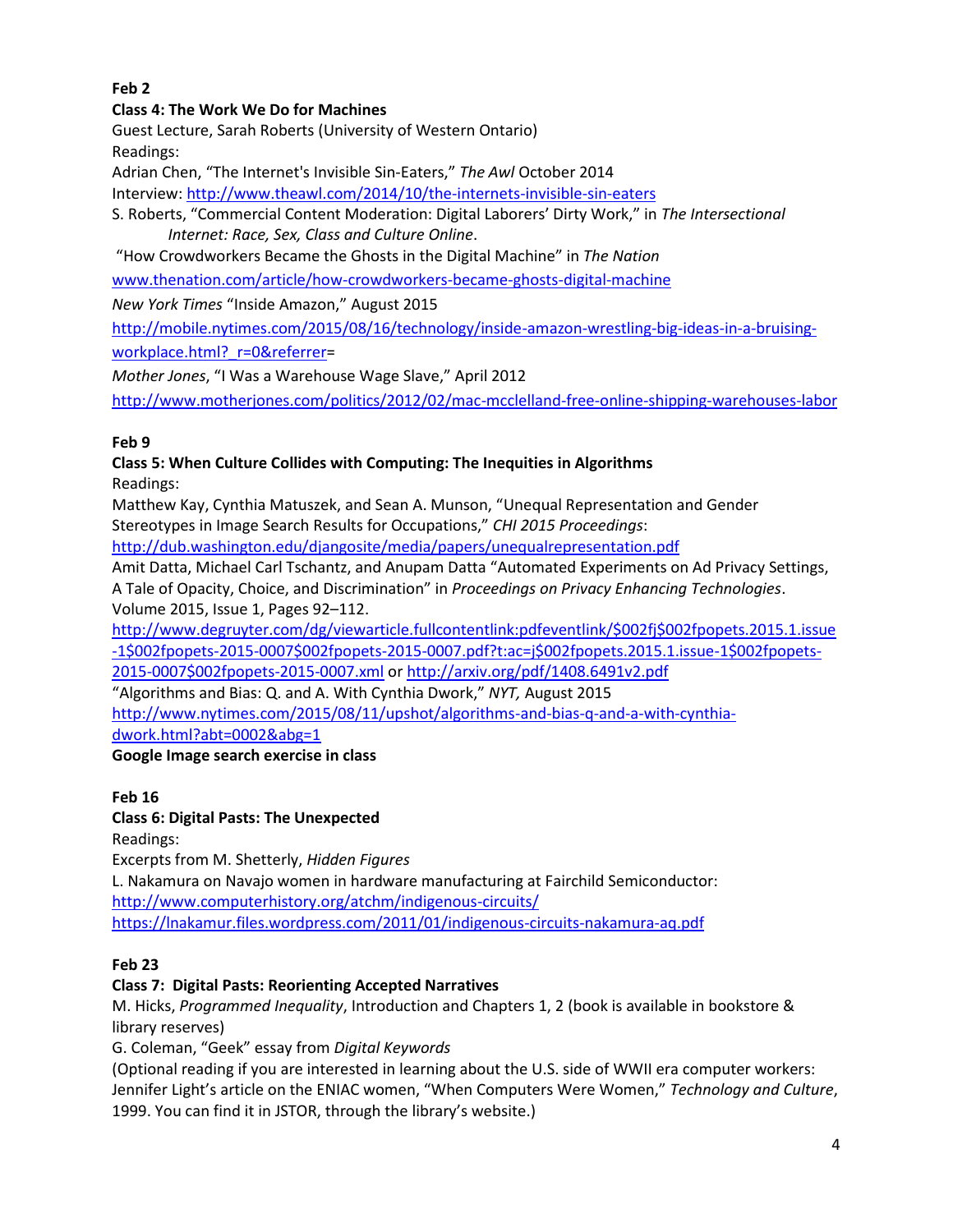## **March 2**

#### **Class 8: Digital Pasts: Problems with Seeing**

M. Hicks, *Programmed Inequality*, Introduction and Chapter 3, excerpts from 4 and 5, and Conclusion I. Wenger, "I Look Like an Engineer," [https://medium.com/the-coffeelicious/you-may-have-seen-my](https://medium.com/the-coffeelicious/you-may-have-seen-my-face-on-bart-8b9561003e0f#.q9sqasu13)[face-on-bart-8b9561003e0f#.q9sqasu13](https://medium.com/the-coffeelicious/you-may-have-seen-my-face-on-bart-8b9561003e0f#.q9sqasu13)

**March 9 Class 11: Modern Cyberwarfare** Readings: M. Sauter, *The Coming Swarm* (DDOS excerpts) Stuxnet Video Articles on fake news and cyberwarfare (in folder on Blackboard) **Final Project Assigned**

#### **\*\*\*Spring Break March 11-19\*\*\***

#### **March 23**

#### **Class 12: When Culture Collides with Computing , part 2**

Brief Midterm Review  $(2^{nd}$  half of class)

Readings:

Tynes, Schuschke, & Noble, "Digital Intersectionality Theory and the #Blacklivesmatter Movement" T. Chante'Tanksley "Black Girls in Popular Instagram Memes" in *The Intersectional Internet* Sweeney L. "Discrimination in online ad delivery," *Communications of the ACM*, 2013; 56(5): 44-54[. http://dx.doi.org/10.2139/ssrn.2208240](http://dx.doi.org/10.2139/ssrn.2208240) J. Blake, "Racism without Racists" CNN November 2014: [http://www.cnn.com/2014/11/26/us/ferguson-](http://www.cnn.com/2014/11/26/us/ferguson-racism-or-racial-bias/)

[racism-or-racial-bias/](http://www.cnn.com/2014/11/26/us/ferguson-racism-or-racial-bias/)

**March 30 Class 8: MIDTERM EXAM in class**

#### **April 6**

## **Class 9: NO CLASS, but, do the thought exercise below:**

In an unbroken period of 24 hours, do one thing that does not involve digital labor anywhere in the supply chain. And, write down as many things that you can think of that you did in these 24 hours that *did* involve digital labor. Write down your findings so that you will be prepared to talk about them in class. This is a mental exercise to help you review all the things we've talked about so far. Once you've done the mental and physical part of this exercise, your assignment is to write a 500-800 word essay and post it t[o www.digitalhistorylab.com.](http://www.digitalhistorylab.com/) It should discuss what you did (or didn't do) and why, and talk about what kinds of questions you had to ask yourself to do this assignment well. Did this assignment allow you to come up with any new insights? If so, what were they. Post your short essay on [www.digitalhistorylab.com](http://www.digitalhistorylab.com/) by April  $9<sup>th</sup>$  at 6pm.

#### **April 13**

**Class 10: The Telecommunications Infrastructure That Structures Labor**

Discuss Technology Fast assignment